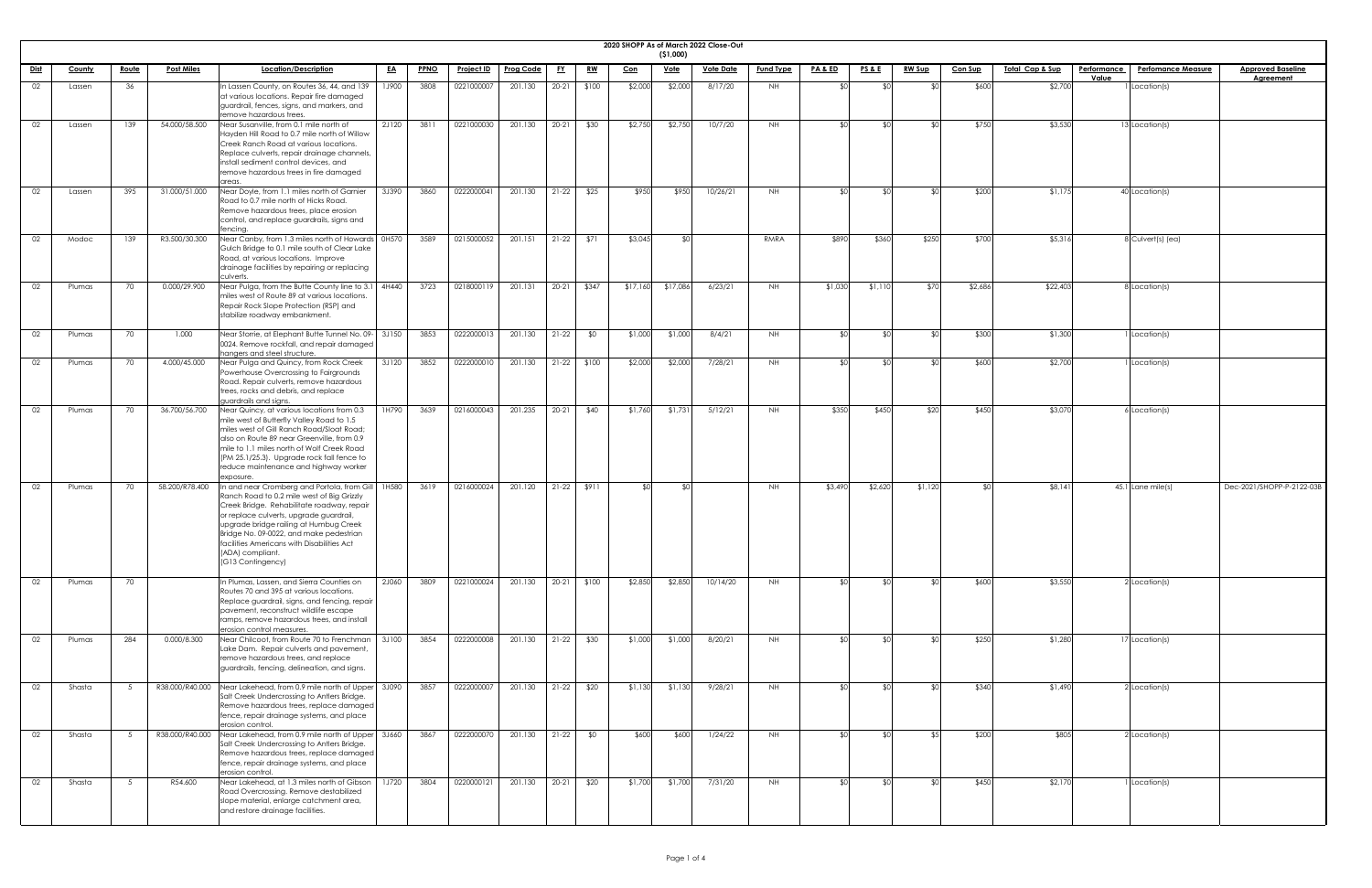|             |               |                 |                   |                                                                                                                                                                                                                                                                                                                                                                                                                                                                                                                     |           |             |                   |                  |           |                 |            |                         | 2020 SHOPP As of March 2022 Close-Out |                  |                    |                 |               |                |                            |             |                           |                           |
|-------------|---------------|-----------------|-------------------|---------------------------------------------------------------------------------------------------------------------------------------------------------------------------------------------------------------------------------------------------------------------------------------------------------------------------------------------------------------------------------------------------------------------------------------------------------------------------------------------------------------------|-----------|-------------|-------------------|------------------|-----------|-----------------|------------|-------------------------|---------------------------------------|------------------|--------------------|-----------------|---------------|----------------|----------------------------|-------------|---------------------------|---------------------------|
| <u>Dist</u> | <b>County</b> | <u>Route</u>    | <b>Post Miles</b> | Location/Description                                                                                                                                                                                                                                                                                                                                                                                                                                                                                                | <u>EA</u> | <b>PPNO</b> | <u>Project ID</u> | <b>Prog Code</b> | <u>FY</u> | <u>RW</u>       | <u>Con</u> | (51,000)<br><u>Vote</u> | <b>Vote Date</b>                      | <b>Fund Type</b> | <u>PA &amp; ED</u> | <u>PS&amp;E</u> | <u>RW Sup</u> | <b>Con Sup</b> | <u>Total Cap &amp; Sup</u> | Performance | <b>Perfomance Measure</b> | <b>Approved Baseline</b>  |
| 02          | Shasta        | 89              | 29.100/29.400     | Near Burney, at Lake Britton Bridge No. 06-                                                                                                                                                                                                                                                                                                                                                                                                                                                                         | 2J160     | 3820        | 0221000035        | 201.130          | $20-21$   | \$10            | \$1,140    | \$1,140                 | 2/8/21                                | NH               |                    |                 |               | \$330          | \$1,480                    | Value       | I Location(s)             | <b>Agreement</b>          |
|             |               |                 |                   | 0052. Replace the damaged bridge railing<br>and concrete curb.                                                                                                                                                                                                                                                                                                                                                                                                                                                      |           |             |                   |                  |           |                 |            |                         |                                       |                  |                    |                 |               |                |                            |             |                           |                           |
| 02          | Shasta        | 273             | 14.900/15.700     | In Redding, from 0.1 mile north of South<br>Redding Underpass to 0.1 mile north of<br>California Street. Construct Americans with<br>Disabilities Act (ADA) compliant ramps and<br>sidewalks.                                                                                                                                                                                                                                                                                                                       | 1H720     | 3626        | 0216000033        | 201.378          | $21-22$   | \$402           | \$2,400    | \$2,833                 | 12/8/21                               | <b>NH</b>        | ≮∩Լ                | \$1,200         | \$750         | \$1,050        | \$5,802                    |             | 19 Curb ramp(s)           |                           |
| 02          | Shasta        | 299             | R1.000/R1.600     | Near Lewiston, from 0.7 mile east to 1.3 miles   0J680<br>east of Hoadley Peak Road. Improve<br>material disposal sites and construct<br>culverts.                                                                                                                                                                                                                                                                                                                                                                  |           | 3761        | 0219000149        | 201.131          | $21-22$   | \$0             | \$760      | \$737                   | 12/8/21                               | NH               | \$132              | \$345           | \$20          | \$255          | \$1,512                    |             | I Location(s)             |                           |
| 02          | Shasta        | 299             | 44.300/44.900     | Near Redding, from 1.9 miles west to 1.3<br>miles west of Du Bois Road. Curve<br>improvement.                                                                                                                                                                                                                                                                                                                                                                                                                       | 4H930     | 3742        | 0219000027        | 201.010          | $21-22$   | \$230           | \$6,835    | ו∩¢                     |                                       | STP              | \$1,310            | \$1,290         | \$280         | \$1,990        | \$11,935                   |             | 38 Collision(s) reduced   |                           |
| 02          | Shasta        | 299             | 67.800/77.800     | Near Burney, from 2.6 miles east of Carberry<br>Flat Road to 0.3 mile east of Burney<br>Mountain Power Road. Rehabilitate<br>pavement, upgrade guardrail, improve<br>drainage, reconstruct sidewalks, and make<br>curbs Americans with Disabilities Act (ADA)<br>compliant.                                                                                                                                                                                                                                         | 1H570     | 3618        | 0216000036        | 201.121          | $21-22$   | \$436           | \$14,800   | ላ የ                     |                                       | NH.              | \$1,430            | \$1,300         | \$1,020       | \$2,430        | \$21,416                   |             | $21.3$ Lane mile(s)       |                           |
| 02          | Shasta        | Var             |                   | In Shasta and Tehama Counties, on Routes<br>5, 44, 273, and 299 at various locations.<br>Install new retroreflective pavement<br>markers.                                                                                                                                                                                                                                                                                                                                                                           | 2J550     | 3824        | 0221000105        | 201.130          | $20 - 21$ | \$0             | \$380      | \$380                   | 3/22/21                               | NH.              | đΛ                 |                 |               | \$125          | \$505                      |             | 4 Location(s)             |                           |
| 02          | Siskiyou      |                 | 38.000/38.600     | Near Fort Jones, from 0.3 mile south to 0.3<br>mile north of West Moffett Creek Road at<br>Moffett Creek Bridge No. 02-0042. Bridge<br>replacement                                                                                                                                                                                                                                                                                                                                                                  | 4G440     | 3546        | 0214000013        | 201.110          | $20 - 21$ | \$237           | \$6,990    | \$5,746                 | 1/27/21                               | HBRR-S           | \$1,340            | \$700           | \$80          | \$1,540        | \$10,887                   |             | $1$ Bridge(s)             |                           |
| 02          | Siskiyou      |                 | R46.800/R48.000   | In Yreka, from 0.4 mile north of Laura Lane to<br>Juniper Drive; also on Route 263, from Route<br>3 to 1.0 mile south of Long Gulch Road (PM<br>49.07/49.41). Reconstruct pavement<br>structural section, replace sidewalk,<br>driveways, curb ramps and pedestrian<br>signals to meet current Americans with<br>Disabilities Act (ADA) standards, designate<br>bikeways with new signage and pavement<br>delineation. This is a Construction<br>Manager/General Contractor (CMGC)<br>project.<br>(G13 Contingency) | 1H520     | 3643        | 0217000009        | 201.120          |           | $21-22$ \$1,482 | ≮∩l        | \$0                     |                                       | NH.              | \$1,830            | \$2,200         | \$5,880       |                | \$11,392                   |             | $11.1$ Lane mile(s)       | Aug-2020/SHOPP-P-2021-01B |
| 02          | Siskiyou      | - 5             | 2.500/3.000       | In Dunsmuir, from Central Dunsmuir<br>Undercrossing to 0.1 mile north of Siskiyou<br>Avenue at Sacramento River Bridge and<br>Overhead No. 02-0002. Replace<br>southbound bridge deck. This is a<br>Construction Manager/General Contractor<br>(CMGC) project.<br>(G13 Contingency)                                                                                                                                                                                                                                 | 1H480     | 3614        | 0216000019        | 201.110          | $21-22$   | \$269           | ≮∩l        | SO <sub>1</sub>         |                                       | HBRR-S           | \$1,440            | \$2,660         | \$450         |                | \$4,81                     |             | 1 Bridge(s)               |                           |
| 02          | Siskiyou      | - 5             | 2.700/R15.900     | In and near Dunsmuir and Mt. Shasta, from<br>Sacramento River Bridge Overhead to Black<br>Butte Overhead. Roadway rehabilitation.<br>This is a Construction Manager/General<br>Contractor (CMGC) project.<br>(G13 Contingency)                                                                                                                                                                                                                                                                                      | 3H320     | 3685        | 0217000097        | 201.122          |           | 21-22 \$135     | ≮∩I        | ീി                      |                                       | NH               | \$1,620            | \$5,090         | \$80          |                | \$6,925                    |             | $27.8$ Lane mile(s)       | May-2021/SHOPP-P-2021-06B |
| 02          | Siskiyou      | 5               | R8.300            | Near Mount Shasta, at Azalea Road<br>Overcrossing No. 02-0126. Rehabilitate                                                                                                                                                                                                                                                                                                                                                                                                                                         | 1H400     | 3631        | 0216000042        | 201.110          | $20-21$   | \$50            | \$1,851    | \$2,180                 | 1/27/21                               | HBRR-S           | \$320              | \$750           | \$40          | \$710          | \$3,721                    |             | 1 Bridge(s)               |                           |
| 02          | Siskiyou      | - 5             | R9.900/R68.100    | oridae<br>In and near Mount Shasta, Weed, and<br>Yreka, at various locations from 0.2 mile<br>north of Ream Avenue Overcrossing to 0.2<br>mile south of Hilt Road Overcrossing.<br>Enhance traffic safety by improving the<br>roadside clear recovery zone.                                                                                                                                                                                                                                                         | 4F520     | 3507        | 0213000002        | 201.015          | $21-22$   | \$95            | \$3,540    | \$4,203                 | 8/18/21                               | <b>STP</b>       | \$1,000            | \$1,000         | \$200         | \$1,250        | \$7,085                    |             | 5 Collision(s) reduced    |                           |
| 02          | Siskiyou      |                 |                   | R25.400/R25.900 Near Weed, from 0.2 mile south to 0.3 mile<br>north of Weed Airport Safety Roadside Rest<br>Area (SRRA). Upgrade wastewater and<br>water systems.                                                                                                                                                                                                                                                                                                                                                   | 2H130     | 3657        | 0216000114        | 201.235          |           | $20-21$ \$11    | \$1,663    | \$1,570                 | 12/2/20                               | NH               | \$260              | \$770           | \$30          | \$680          | \$3,414                    |             | 2 Location(s)             |                           |
| 02          | Siskiyou      | $5\overline{)}$ |                   | In Siskiyou County, on Routes 5 and 97 at<br>various locations. Construct paved turn-<br>arounds, install Changeable Message Signs<br>(CMS), and relocate chain installation area.                                                                                                                                                                                                                                                                                                                                  | 2J700     | 3850        | 0221000126        | 201.130          |           | $21-22$ \$100   | \$3,880    | \$3,880                 | 8/3/21                                | NH               |                    |                 |               | \$1,200        | \$5,180                    |             | 14 Location(s)            |                           |

| <u>eline</u><br>I |
|-------------------|
|                   |
|                   |
|                   |
|                   |
|                   |
|                   |
|                   |
|                   |
|                   |
| $-2021 - 01B$     |
|                   |
|                   |
|                   |
|                   |
|                   |
|                   |
| $-2021 - 06B$     |
|                   |
|                   |
|                   |
|                   |
|                   |
|                   |
|                   |
|                   |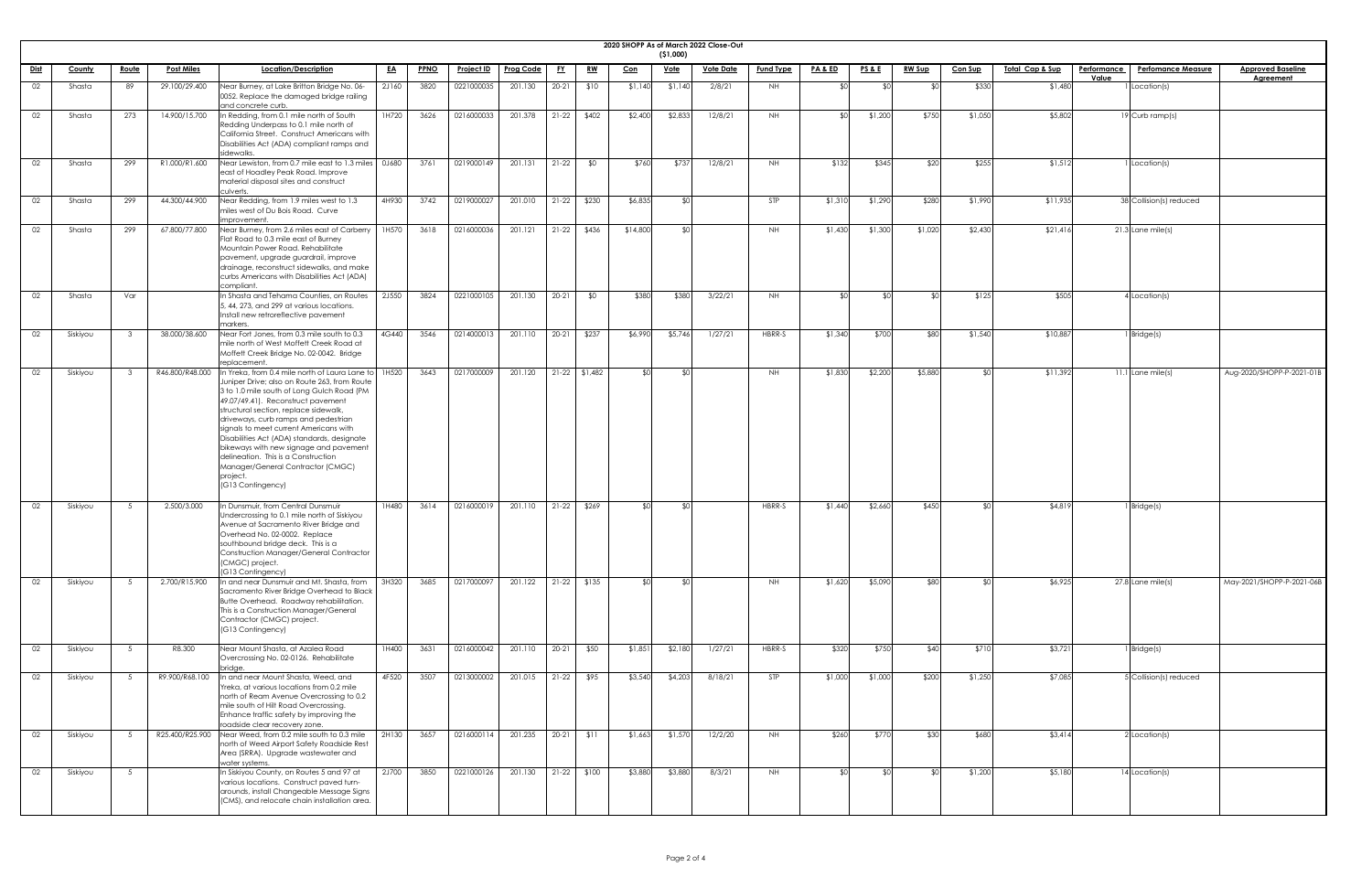| <b>2020 SHOPP</b> |  |
|-------------------|--|

|             |               |              |                   |                                                                                                                                                                                                                                                                                                                                                                            |           |             |                   |                  |           |           |            | (51,000)    | 2020 SHOPP As of March 2022 Close-Out |                  |                    |                 |                |         |                             |             |                           |                          |
|-------------|---------------|--------------|-------------------|----------------------------------------------------------------------------------------------------------------------------------------------------------------------------------------------------------------------------------------------------------------------------------------------------------------------------------------------------------------------------|-----------|-------------|-------------------|------------------|-----------|-----------|------------|-------------|---------------------------------------|------------------|--------------------|-----------------|----------------|---------|-----------------------------|-------------|---------------------------|--------------------------|
| <u>Dist</u> | <b>County</b> | <u>Route</u> | <b>Post Miles</b> | Location/Description                                                                                                                                                                                                                                                                                                                                                       | <u>EA</u> | <b>PPNO</b> | <u>Project ID</u> | <u>Prog Code</u> | <u>EY</u> | <u>RW</u> | <u>Con</u> | <u>Vote</u> | <b>Vote Date</b>                      | <b>Fund Type</b> | <b>PA &amp; ED</b> | <b>PS&amp;E</b> | <b>RW Sup</b>  | Con Sup | <u> Total Cap &amp; Sup</u> | Performance | <b>Perfomance Measure</b> | <b>Approved Baseline</b> |
| 02          | Siskiyou      | 96           | 33.100            | Near Happy Camp, at 0.8 mile west of<br>Slippery Creek Falls Road. Stabilize slope,<br>install erosion control, and replace guardrail,<br>signs, and pavement.                                                                                                                                                                                                             | 2J460     | 3819        | 0221000080        | 201.130          | $20 - 21$ | \$30      | \$1,500    | \$1,500     | 2/19/21                               | NH               |                    |                 | ⊄∩             | \$300   | \$1,830                     | Value       | 1 Location(s)             | <b>Agreement</b>         |
| 02          | Siskiyou      | 96           | 36.900/37.300     | Near Happy Camp, from 1.9 miles west to<br>1.5 miles west of Benjamin Creek Road.<br>Remove slide material, stabilize slope, and<br>install erosion control and drainage.                                                                                                                                                                                                  | 2J510     | 3821        | 0221000086        | 201.130          | $20 - 21$ | \$5       | \$4,000    | \$4,000     | 3/1/21                                | <b>NH</b>        |                    |                 | ደ ሰ            | \$800   | \$4,805                     |             | 1 Location(s)             |                          |
| 02          | Siskiyou      | 96           | 37.000/37.300     | Near Happy Camp, from 1.8 miles west to<br>1.5 miles west of Forest Road 17N16. Remove<br>and dispose of slope material from the<br>roadway.                                                                                                                                                                                                                               | 3J690     | 3866        | 0222000073        | 201.130          | $21 - 22$ | \$5       | \$1,000    | \$1,000     | 12/30/21                              | <b>NH</b>        |                    |                 | ⊄∩             | \$250   | \$1,255                     |             | 1 Location(s)             |                          |
| 02          | Siskiyou      | 96           | 37.000/R52.000    | Near Happy Camp, from 3.3 miles west of<br>Lower Airport Road to 0.5 mile west of<br>Thompson Creek Bridge. Replace culverts to<br>increase hydraulic capacity, install erosion<br>control and sediment capturing devices,<br>and remove hazardous trees.                                                                                                                  | 2J110     | 3810        | 0221000029        | 201.130          | $20 - 21$ | \$30      | \$4,570    | \$4,570     | 11/18/20                              | <b>NH</b>        |                    |                 | ደ ሰ            | \$600   | \$5,200                     |             | $1$ Location(s)           |                          |
| 02          | Siskiyou      | 97           | 5.400/7.600       | Near Weed, from 1.0 mile north of Big<br>Springs Road to 0.3 mile north of Juniper<br>Valley Drive; also from 1.0 mile north of<br>Tennant-Bray Road to 0.4 mile south of Ball<br>Mountain Road (PM 28.7/35.8). Remove<br>hazardous trees, repair pavement, and<br>replace guardrails, fencing, delineation,<br>signs, and culverts.                                       | 3J040     | 3851        | 0222000001        | 201.130          | $21 - 22$ | \$30      | \$3,000    | \$3,000     | 7/13/21                               | <b>NH</b>        |                    |                 | $\mathfrak{C}$ | \$750   | \$3,780                     |             | $2$ Location(s)           |                          |
| 02          | Tehama        |              | 36.300/41.600     | Near Red Bluff, from Nine Mile Hill<br>Overcrossing to 0.1 mile north of Bowman<br>Road Overcrossing. Improve median clear<br>recovery zone and widen inside shoulder to<br>make standard for enhanced errant vehicle<br>safetv                                                                                                                                            | 1H470     | 3632        | 0216000044        | 201.015          | $20 - 21$ | \$470     | \$4,530    | \$5,295     | 5/12/21                               | <b>STP</b>       | \$930              | \$800           | \$40           | \$1,030 | \$7,800                     |             | 7 Collision(s) reduced    |                          |
| 02          | Tehama        |              | 39.000/41.900     | Near Red Bluff, from 0.3 mile north of Snively<br>Road Overcrossing to 0.4 mile north of<br>Bowman Road Overcrossing. Upgrade<br>southbound Cottonwood Commercial<br>Vehicle Enforcement Facility (CVEF).                                                                                                                                                                  | 1H680     | 3611        | 0216000010        | 201.321          | $21 - 22$ | \$35      | \$16,350   | ו∩≯         |                                       | ST-CASH          | \$450              | \$2,170         | \$50           | \$2,320 | \$21,375                    |             | 1 Location(s)             |                          |
| 02          | Tehama        |              | 41.983            | Near Cottonwood, at Cottonwood Creek<br>Bridge No.06-0204. Replace all bridge joint<br>assemblies and reconstruct adjoining<br>concrete sections.                                                                                                                                                                                                                          | 3J640     | 3865        | 0222000068        | 201.130          | $21-22$   | \$0       | \$3,000    | \$3,000     | 12/22/21                              | NH .             |                    |                 | ደበ             | \$500   | \$3,500                     |             | 1 Location(s)             |                          |
| 02          | Tehama        | 99           | 9.000/9.300       | Near Los Molinos, at Champlin Slough Bridge<br>No. 08-0006. Replace bridge to correct<br>scour critical conditions.                                                                                                                                                                                                                                                        | 1H510     | 3642        | 0216000148        | 201.111          | $21-22$   | \$90      | \$4,370    | \$4,311     | 8/18/21                               | HBRR-S           | \$850              | \$1,170         | \$90           | \$990   | \$7,560                     |             | 1 Bridge(s)               |                          |
| 02          | Tehama        | Var          |                   | In Tehama, Plumas, and Lassen Counties, on<br>Routes 32, 36, 44, 89, 147 at various<br>locations. Repair culverts, remove<br>hazardous trees, place erosion control, and<br>replace guardrails and signs.                                                                                                                                                                  | 3J220     | 3855        | 0222000021        | 201.130          | $21-22$   | \$100     | \$5,000    | \$5,000     | 8/19/21                               | <b>NH</b>        |                    |                 | ደበ             | \$1,250 | \$6,350                     |             | 156 Location(s)           |                          |
| 02          | Trinity       | - 3          |                   | In Trinity County, at Dobbins Gulch Bridge<br>No. 05-0042 (PM 0.6), Stuart Fork Bridge No.<br>05-0055 (PM 43.9) and Mule Creek Bridge<br>No. 05-0056 (PM 48.5); also on Route 299, at<br>Grass Valley Creek Bridge No. 05-0013 (PM<br>65.5). Repair unsound concrete, replace<br>bearings and joint seals, repair bridge decks,<br>and install barrier and approach slabs. | 1H500     | 3633        | 0216000045        | 201.119          | $21 - 22$ | \$206     | \$6,300    | ና የ         |                                       | HBRR-S           | \$900              | \$1,030         | \$230          | \$2,060 | \$10,726                    |             | $4$ Bridge(s)             |                          |
| 02          | Trinity       | 36           | 0.000/R29.000     | Near Mad River, from Humboldt County line<br>to 0.4 mile east of Route 3. Replace culverts<br>to increase hydraulic capacity, repair<br>drainage channels, install sediment control<br>devices, repair guardrail, signs, and earth<br>retaining structures, and remove hazardous<br>trees that could interfere with the travel                                             | 2J140     | 3813        | 0221000032        | 201.130          | $20 - 21$ | \$300     | \$17,000   | \$17,000    | 10/15/20                              | NH               |                    |                 | \$0]           | \$3,400 | \$20,700                    |             | 1 Location(s)             |                          |
| 02          | Trinity       | 36           | 20.700            | Near Forest Glen, at 0.3 mile east of Upper<br>Rattlesnake Creek Bridge. Stabilize slope,<br>install steel wire mesh, improve the<br>catchment area, and repair pavement.                                                                                                                                                                                                  | 2J470     | 3818        | 0221000081        | 201.130          | $20-21$   | \$50      | \$5,000    | \$5,000     | 2/8/21                                | <b>NH</b>        |                    |                 | ≮∩             | \$800   | \$5,850                     |             | 1 Location(s)             |                          |

| <u>eline</u><br>I |  |
|-------------------|--|
|                   |  |
|                   |  |
|                   |  |
|                   |  |
|                   |  |
|                   |  |
|                   |  |
|                   |  |
|                   |  |
|                   |  |
|                   |  |
|                   |  |
|                   |  |
|                   |  |
|                   |  |
|                   |  |
|                   |  |
|                   |  |
|                   |  |
|                   |  |
|                   |  |
|                   |  |
|                   |  |
|                   |  |
|                   |  |
|                   |  |
|                   |  |
|                   |  |
|                   |  |
|                   |  |
|                   |  |
|                   |  |
|                   |  |
|                   |  |
|                   |  |
|                   |  |